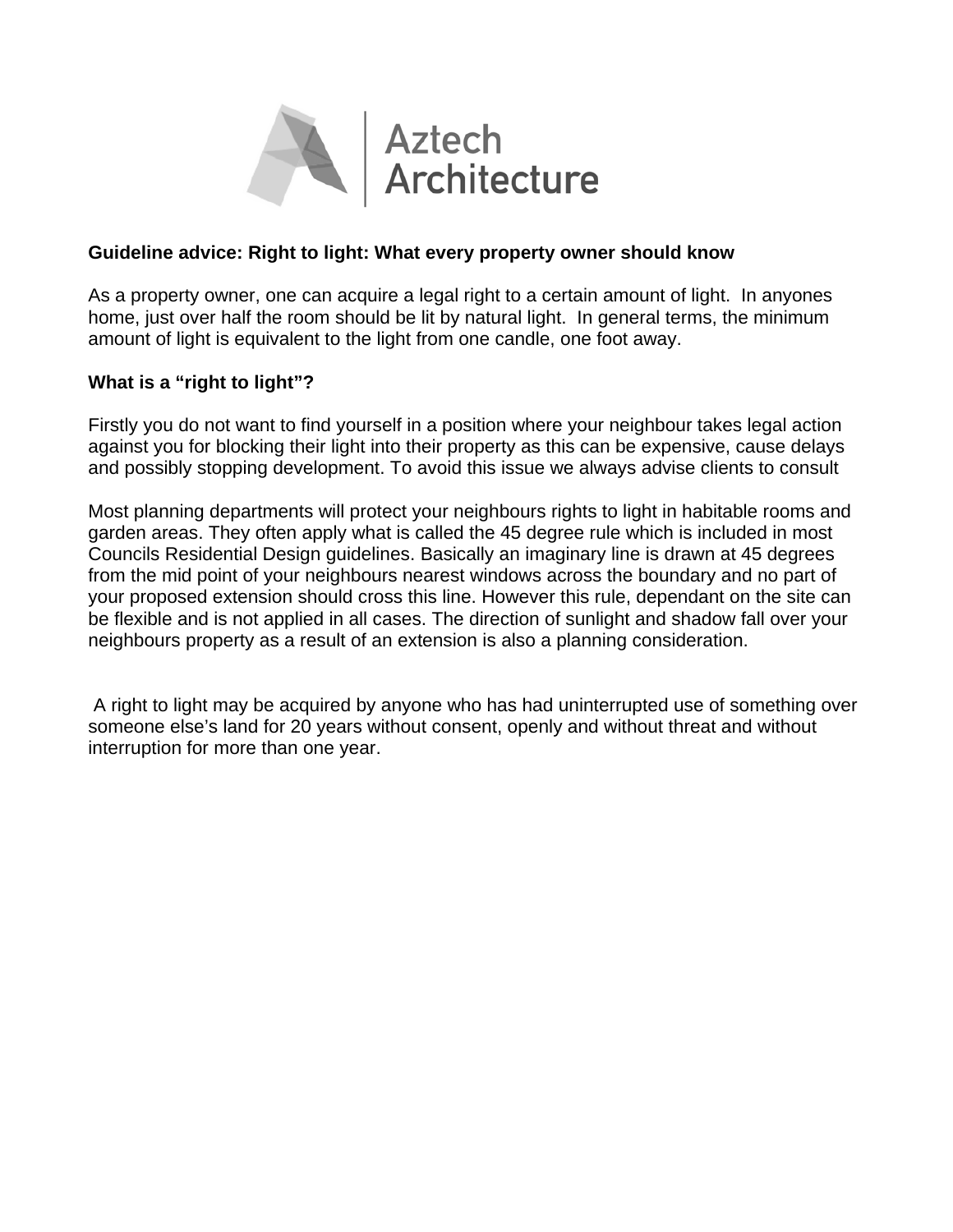

A right to light is protected in England and Wales under common law, adverse possession or by the Prescription Act 1832. If a new building limits the amount of light coming in through a window and the level of light inside falls below the accepted level, then this constitutes an obstruction.

Unless your neighbour waives their rights, they are entitled to take action against you.

Any kind of development can potentially block the light coming into your home. Examples: a neighbour's shed, garden walls, extensions, new housing and commercial developments.

If you have not taken into account your neighbours rights to light, they may have a case for compensation against you or for negotiating changes to the development. Most cases involve a combination of both.

House extensions to be built under your Permitted Development rights [ not requiring planning permission ] are a common cause of right of light disputes because planning permission is not required and as such your neighbours are not consulted as part of the planning process. In these cases if your extension does affect their right to light and you are not prepared to revise the plans then their only recourse is to enter into a legal dispute.

The most common problem is where the neighbour has a window on the side of their house, to which light is blocked by a high wall.

On small building projects people rarely employ a surveyor or a right to light specialist. Often they first become aware of a problem when they receive a letter from their neighbour's solicitor.

## **What can you do?**

If you know a proposed development may restrict your neighbours right to light, even after planning permission has been granted or you are building under your Permitted Development rights, they have the right to oppose the extension being built.

Depending on the particular circumstances, if construction proceeds, the courts are able to either award compensation, cut back the offending part of the development or a combination of both. In extreme cases, the court may issue an injunction to prevent the development altogether.

Bear in mind that a court is unlikely to grant an injunction against a developer in cases where a small payment can be made as compensation, especially for minor matters.